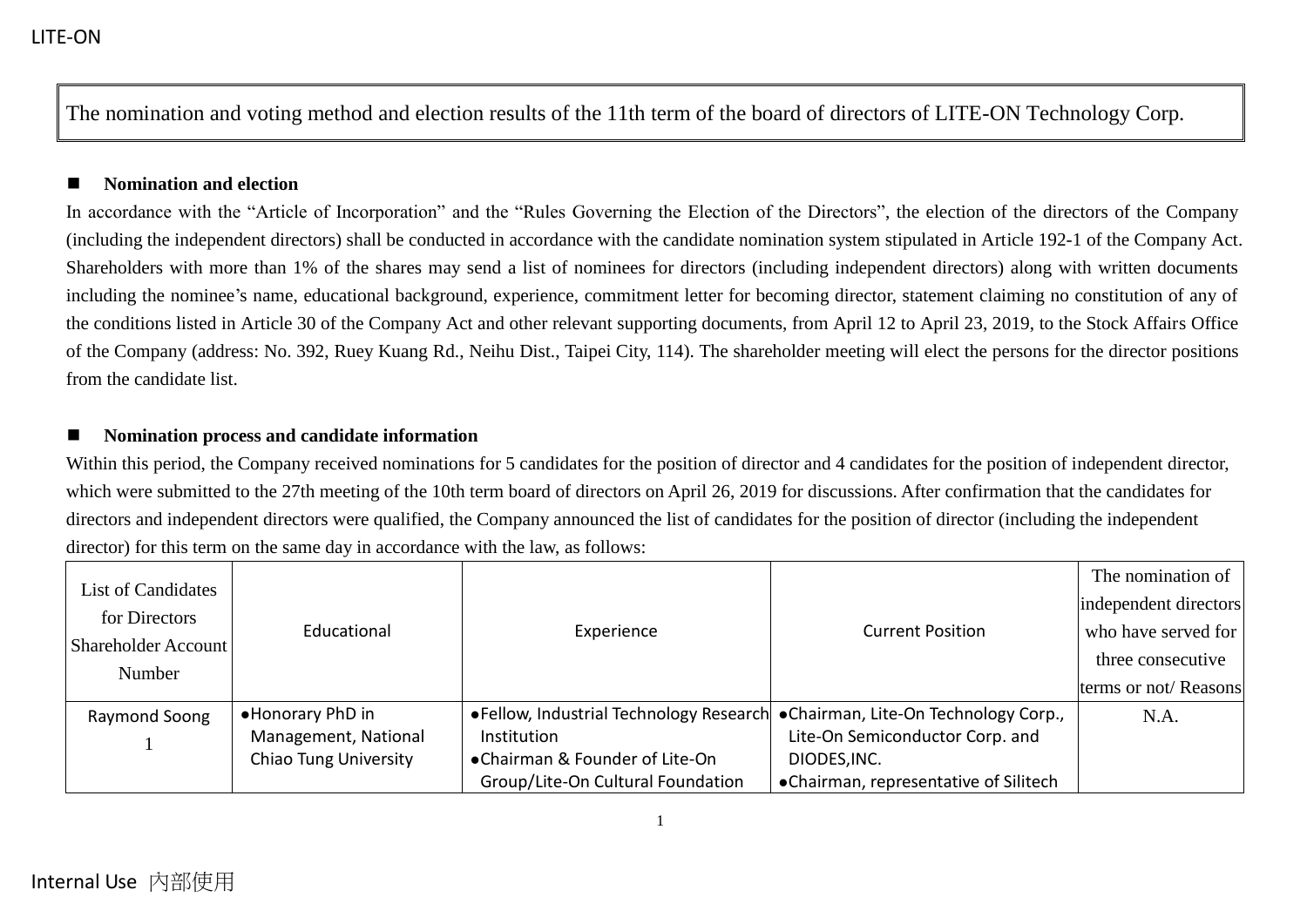|                                                                           |                                                                                                                                                                 | • Member of Board of Councilors, the<br>Doctorate College of Technology,<br>South California (USC)<br>Chief Engineer, Texas Instruments<br><b>Taiwan Ltd</b>                                                                                                                                                                              | Technology Corp., Co-tech Copper Foil<br>Corporation<br>•Director of On-Bright Electronics<br>Incorporated                                                                                                                 |      |
|---------------------------------------------------------------------------|-----------------------------------------------------------------------------------------------------------------------------------------------------------------|-------------------------------------------------------------------------------------------------------------------------------------------------------------------------------------------------------------------------------------------------------------------------------------------------------------------------------------------|----------------------------------------------------------------------------------------------------------------------------------------------------------------------------------------------------------------------------|------|
| Warren Chen<br>130589                                                     | •Chemical Engineering,<br><b>Chinese Culture University</b>                                                                                                     | •GCEO of Lite-On Group and CEO of<br>Lite-On Technology Corp.<br>·President, Lite-On Electronic Co.<br>•Manufacturing Super-Intendant, Texas<br>Instrument                                                                                                                                                                                | ●GCEO of Lite-On Group<br>•Vice Chairman, representative of<br>Lite-On Technology Corp.<br>·Director, representative of Lite-On<br>Semiconductor Corp. and Silitech<br>Technology Corp.<br>.Director of Lite-On Japan Ltd. | N.A. |
| Tom Soong<br>88                                                           | •University of Southern<br>California/<br><b>Electrical Engineering</b><br>•NTU EMBA International<br><b>Business Attendance</b><br>(NTU-FUDAN EMBA<br>Program) | •General manager, Lite-on Technology<br>(Shanghai) Co., Ltd.<br>· Business Group CEO, New Mechanical<br>Competence SBG, Lite-On Technology<br>Corporation<br>·Representative, Lite-On<br>Technology(China)Inc. Beijing<br>Representative Office<br>.VP, Lite-On Electronics H.K. Limited<br>and China Bridge Express Trading Co.,<br>Ltd. | ·Director, representative of Lite-On<br>Technology<br>•SLA BG CEO of Lite-On Technology<br>Corp                                                                                                                            | N.A. |
| Ta-Sung Investment<br>Co., Ltd.<br>Representative<br>Keh-Shew Lu<br>59285 | •Bachelor, EE, National<br>Cheng Kung University<br>·Master, EE, Texas Institute<br>of Technology<br>. PhD, EE, Texas Institute of<br>Technology                | ·Asian Regional President, Senior VP,<br><b>Texas Instruments</b><br>·Director, VArmour Corp. Ltd.<br>•Chairman, LedEngin                                                                                                                                                                                                                 | ·Director, President and CEO of Diodes<br>Incorporated Co., Ltd.<br>·Director of Lorenz<br>•Director, representative of Lite-On<br>Technology and Nuvoton Technology<br>Corp.                                              | N.A. |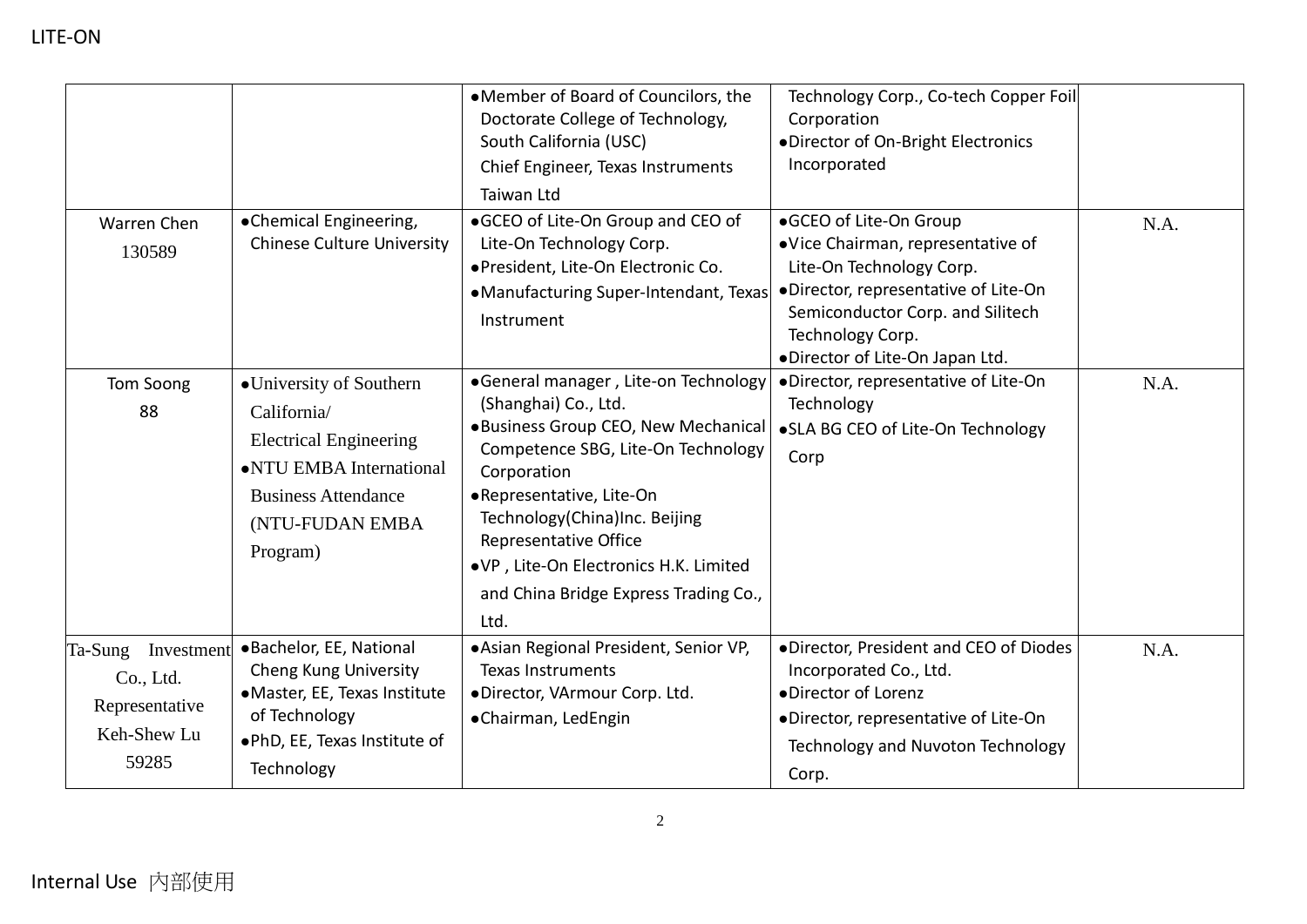## LITE-ON

| Ta-Sung        | Investment . Bachelor, Dept of | •Vice CEO, Texas Instruments Taiwan | •Vice Chairman, Diodes Incorporated  | N.A. |
|----------------|--------------------------------|-------------------------------------|--------------------------------------|------|
| Co., Ltd.      | Mechanical Engineering,        | Ltd.                                | and Lite-On Semiconductor Corp.      |      |
| Representative | National Taiwan University     | •Chairman, Co-tech Copper Foil      | ·Director, Actron Technology         |      |
|                |                                | Corporation                         | Corporation                          |      |
| CH Chen        |                                | •Chairman, On-Bright Electronics    | ·Director, representative of Lite-On |      |
| 59285          |                                | Incorporated Co., Ltd.              | Technology Corp. and Kwong Lung      |      |
|                |                                |                                     | Enterprise Co, Ltd.                  |      |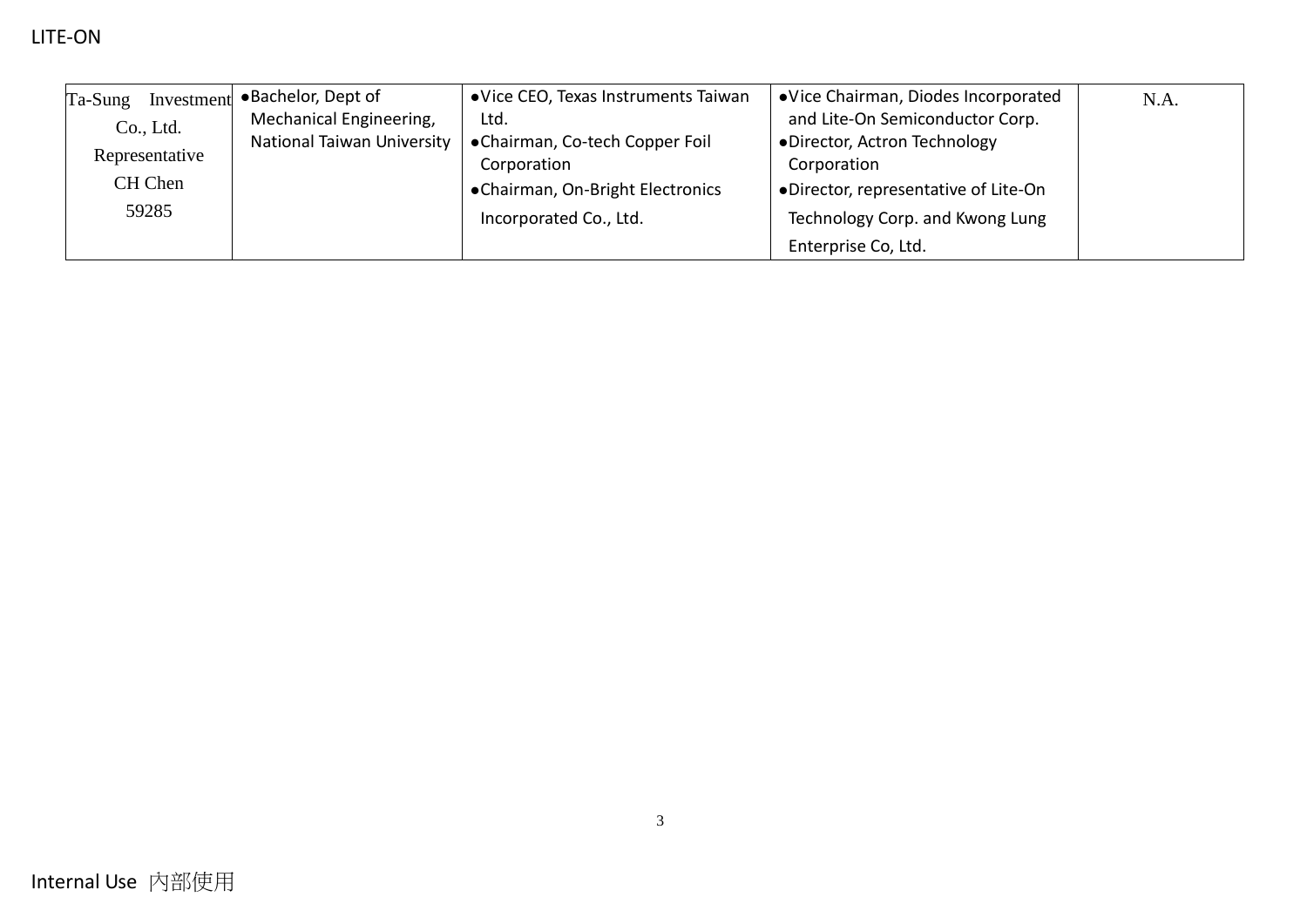| <b>List of Candidates</b><br>for Independent<br><b>Directors</b><br><b>Shareholder Account</b> | Educational                                                                                                                | Experience                                                                                                                                                                                                                                                                                                                                                                                                                                                                   | <b>Current Position</b>                                                                                                                                                                             | The nomination of<br>independent directors<br>who have served for<br>three consecutive                             |
|------------------------------------------------------------------------------------------------|----------------------------------------------------------------------------------------------------------------------------|------------------------------------------------------------------------------------------------------------------------------------------------------------------------------------------------------------------------------------------------------------------------------------------------------------------------------------------------------------------------------------------------------------------------------------------------------------------------------|-----------------------------------------------------------------------------------------------------------------------------------------------------------------------------------------------------|--------------------------------------------------------------------------------------------------------------------|
| Number                                                                                         |                                                                                                                            |                                                                                                                                                                                                                                                                                                                                                                                                                                                                              |                                                                                                                                                                                                     | terms or not/Reasons                                                                                               |
| Albert Hsueh<br>528391                                                                         | ·MBA, Bloomsburg<br>University, Pennsylvania,<br><b>U.S.A.</b><br>•Master of Accounting,<br>Soochow University             | •Chairman of PricewaterhouseCoopers<br>Taiwan<br>·Director, Corporate Governance<br><b>Association in Taiwan</b><br>•Member of the Committee in charge<br>of the examination affairs and<br>qualification screening for<br>professional and technologies,<br><b>Examination Yuan</b><br>· Professor, National Tsinghua<br>University of College of Technology<br>Management<br>• Professor, National Taiwan University<br>of Science and Technology, School of<br>Management | ·Independent Director of, Lite-On<br>Technology Corp., Yuanta Financial<br>Holding Co., Ltd. and Yuanta Bank,<br>Walsin Lihwa Corp. and TTY<br><b>Biopharmaceutial Manufacturers</b><br>Association | None                                                                                                               |
| Harvey Chang<br>441272                                                                         | ·MBA, The Wharton School,<br>Pennsylvania State<br>University<br>•Bachelor, Dept of Geology,<br>National Taiwan University | • President and CEO, Taiwan Mobile<br>•Senior VP and CFO, TSMC<br>•Chairman, China Securities<br>Investment Trust Corp.<br>·President, China Development Trust<br>Co. Ltd.<br>·President, Grand Cathay Securities                                                                                                                                                                                                                                                            | •Chairman of TVBS, Via On Demand<br>and IC Broadcasting Co., Ltd.<br>·Independent Director of, Lite-On<br>Technology Corp.                                                                          | Yes/The individual<br>specializes in<br>industrial analysis<br>and business<br>management and<br>retains extensive |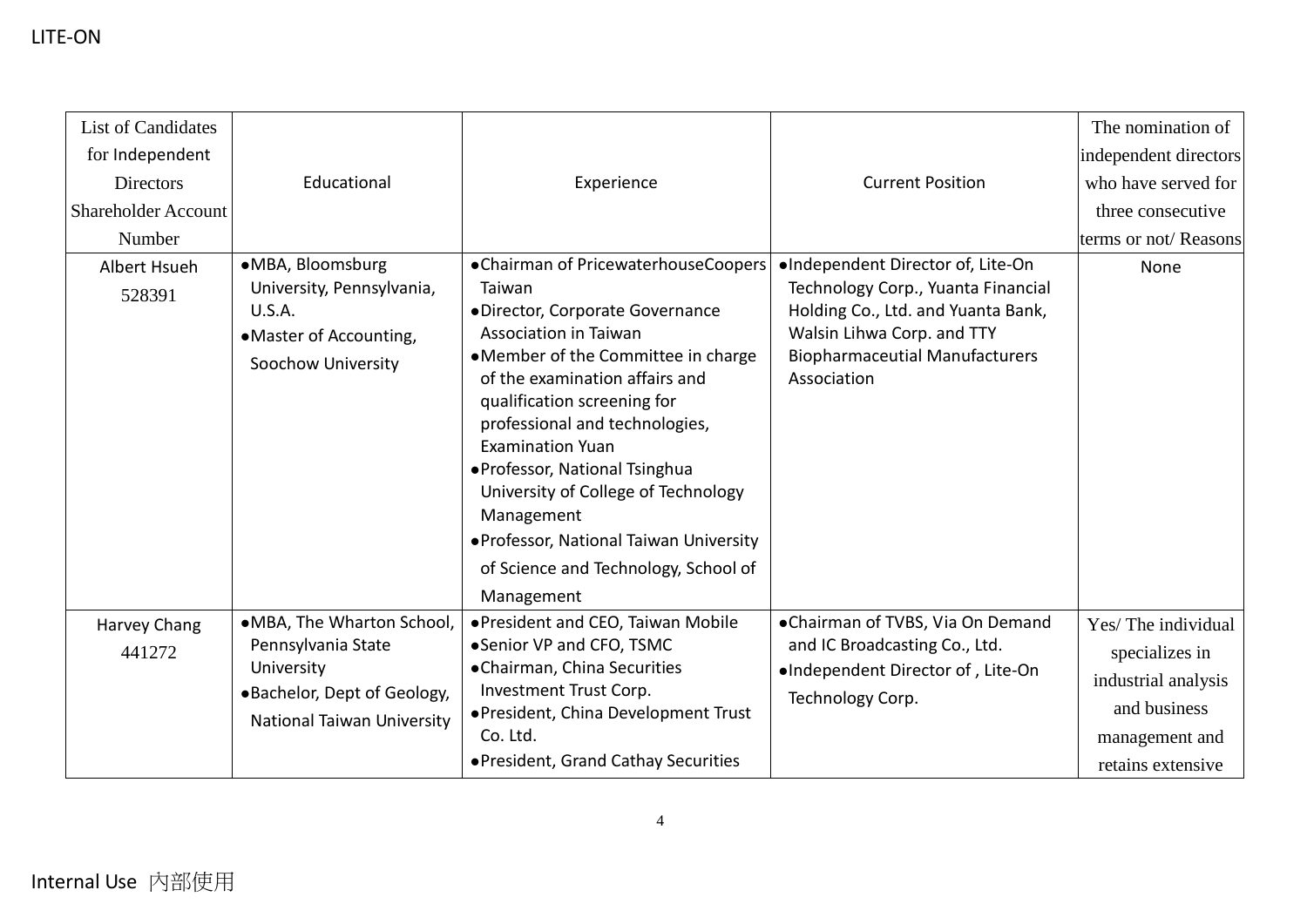| <b>Edward Yang</b> | • Stanford Executive Program                                                                                                                                                                                                   | ·Independent Director, FocalTech                                                                                                                                                                                                                                                                                                                                                                                                                                                                               | ·Independent Director of, Lite-On                                                                                                                      | experience in<br>performance<br>management,<br>corporate growth, and<br>investment. The<br>individual will be<br>invaluable to the<br>Company's future<br>investment plans and<br>financial plans.<br>Yes/ The individual                                                                |
|--------------------|--------------------------------------------------------------------------------------------------------------------------------------------------------------------------------------------------------------------------------|----------------------------------------------------------------------------------------------------------------------------------------------------------------------------------------------------------------------------------------------------------------------------------------------------------------------------------------------------------------------------------------------------------------------------------------------------------------------------------------------------------------|--------------------------------------------------------------------------------------------------------------------------------------------------------|------------------------------------------------------------------------------------------------------------------------------------------------------------------------------------------------------------------------------------------------------------------------------------------|
| 435270             | (SEP), Stanford University<br>•Master of Science in<br><b>Electrical Engineering</b><br>Science, Oregon State<br>University<br>• Bachelor of Science in<br>Electrical Engineering,<br><b>National Cheng Kung</b><br>University | •Independent Director, Silicon Storage<br>Technology<br>·Independent Director, Pericom<br>Semiconductor<br>•Member of Prospective Technology<br>Steering Committee, Industrial<br>Technology Research Institute<br>•Member of Strategy Steering<br>Committee, Institute for Information<br>Industry<br>•Member of Engineering School<br>Consulting Committee, San Jose State<br>University<br>•Vice President and CTO, Personal<br>Product Group, HP<br>•Vice President and CTO, Business<br>Product Group, HP | Technology Corp.<br>• iD Ventures America, LLC Partner<br>•Chairman, GVT Fund<br>·Director, Sifotonics Technologies,<br>Bandwidth 10 and Neurostim OAB | retains extensive<br>experience and<br>professional skills in<br>the Company's<br>related industries and<br>proposes<br>forward-looking<br>insights on industrial<br>development. The<br>individual can<br>provide strategic<br>guidance for the<br>Company's new<br>product development |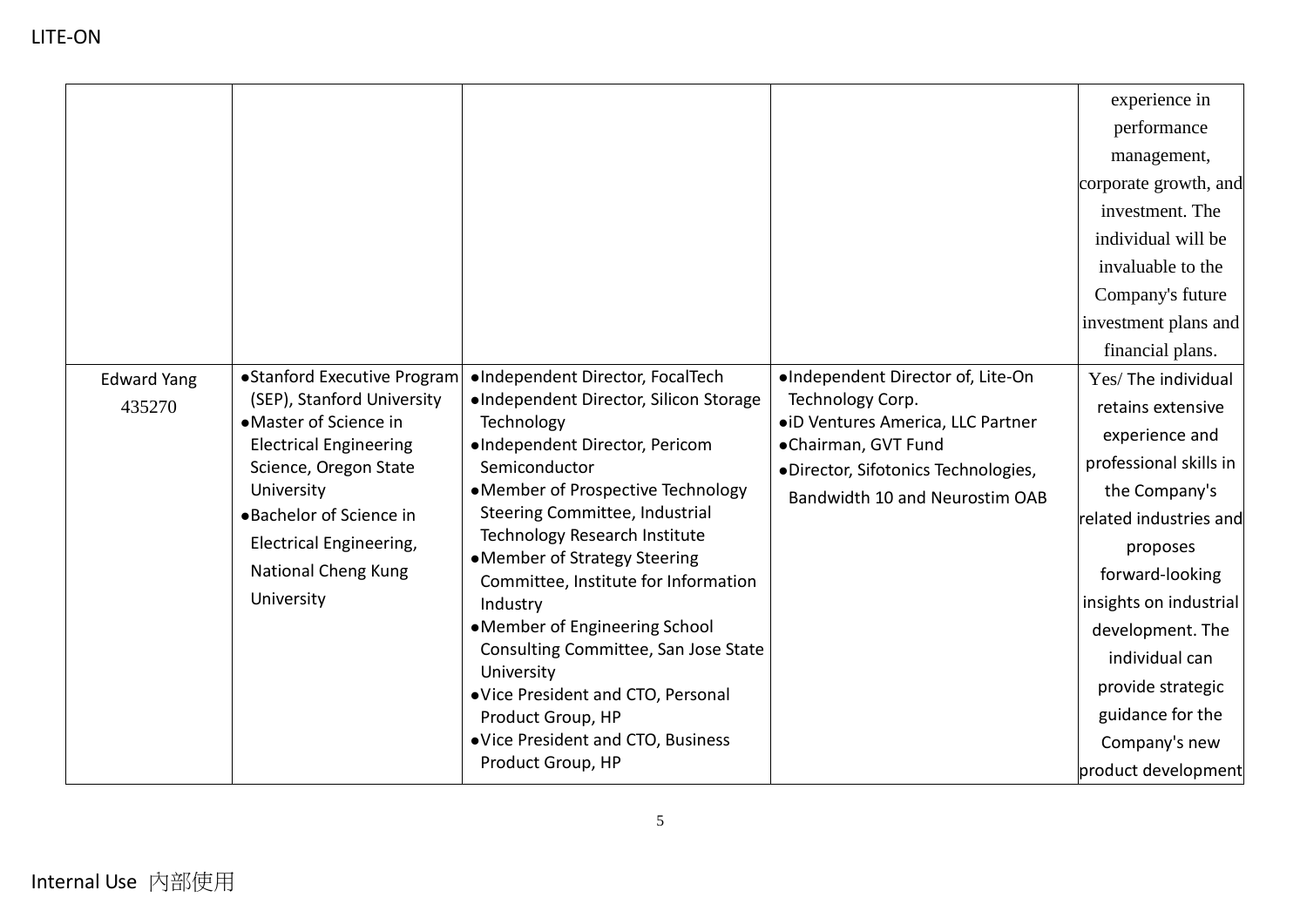|           |                            | • President of Singapore Network and      |                                         | and expansion into |
|-----------|----------------------------|-------------------------------------------|-----------------------------------------|--------------------|
|           |                            | <b>Telecommunications System Business</b> |                                         | new markets.       |
|           |                            | Division, HP                              |                                         |                    |
| Mike Yang | • Arizona State University | • ADI Corp. Procurement Dept.             | •Chairman of Quanta Cloud               | None               |
| 555968    | <b>Master of Science</b>   | <b>Associate Vice President</b>           | Technology Japan Inc.                   |                    |
|           |                            |                                           | .Director & President of QCT Korea Inc. |                    |
|           |                            |                                           | •Senior Vice President of Quanta        |                    |
|           |                            |                                           | Computer Inc. Cloud Computing           |                    |
|           |                            |                                           | <b>Business Unit</b>                    |                    |
|           |                            |                                           | • President of Quanta Cloud Technology  |                    |
|           |                            |                                           | Inc., Cloud-Tech (Chongqing)            |                    |
|           |                            |                                           | Technology Co., Ltd. and QCT LLC        |                    |
|           |                            |                                           | President                               |                    |
|           |                            |                                           | • Managing Director of Quanta Cloud     |                    |
|           |                            |                                           | Technology Germany GmbH and QCG         |                    |
|           |                            |                                           | <b>Computer GmbH</b>                    |                    |